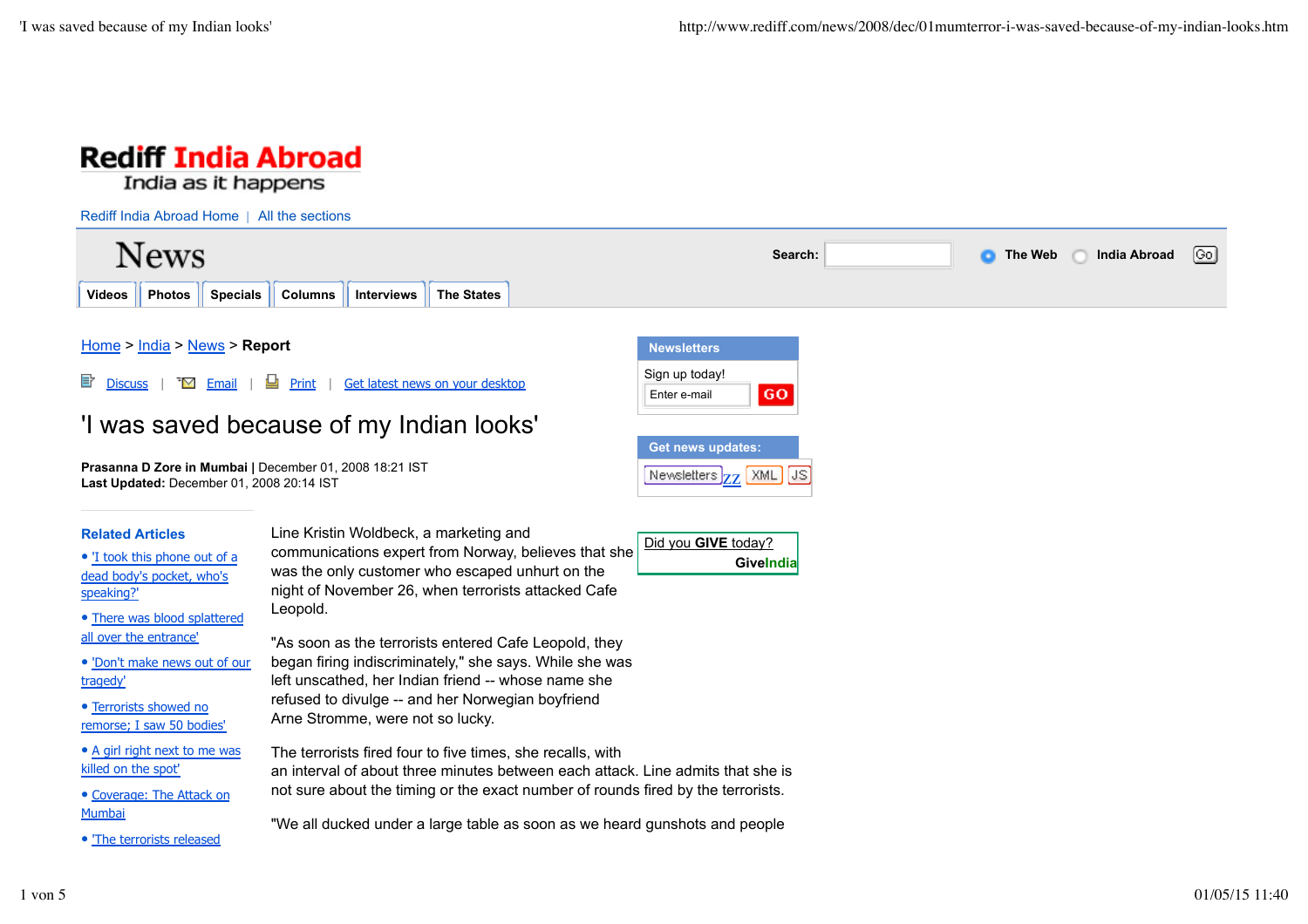Advertisement

| some gas'                                                                             | screaming," she adds. "Nobody was hurt in the first bout of firing that must have                                                                                    |
|---------------------------------------------------------------------------------------|----------------------------------------------------------------------------------------------------------------------------------------------------------------------|
| . 'We didn't see the terrorists,                                                      | lasted for over 60 seconds," says Line.                                                                                                                              |
| but we felt their rage'                                                               | "My Indian friend (a girl from South Mumbai) was lying still after the second bout<br>of firing was over," she remembers sadly. When Line checked her pulse, she     |
| <b>Top Emailed Features</b>                                                           | realised that her friend had succumbed to the bullets.                                                                                                               |
| • Was Election 2009 rigged?<br>• Baba Ramdev is wrong,<br>homosexuality is no disease | Her boyfriend Arne Stromme lost three fingertips of his left hand. Another bullet<br>grazed Arne's face, leaving a pool of blood around Line.                        |
| • On a pilgrimage to the cave<br>shrine                                               | Line recalls the ruthlessness of the terrorists, who not only sprayed bullets 4-5<br>times, but came back to do a recce of the damage unleashed by their bullets and |
| Have you tried this?                                                                  | grenades.                                                                                                                                                            |
| • Ask a question                                                                      | "Though I don't remember the number of terrorists who attacked us, I can say for                                                                                     |
| • News on your Desktop                                                                | sure they fired inside the caf $\bullet$ over four times, each time after a small interval."                                                                         |
|                                                                                       | As Line was struggling to got back on best foot and trying to make sense of best                                                                                     |

As Line was struggling to get back on her feet and trying to make sense of her surroundings, one of the terrorists came back. "He was standing just three metres behind me. He saw me getting up, but was not interested in me. He had come to survey the damage done by them. He checked the casualties for about two minutes, by then I was again lying on the floor, expecting the worst," says Line.

"Some people say they came into the restaurant four times, though I think they came in five times," she says. However, Line fails to recollect why the terrorists came in for the fifth time.

Line believes that the pool of blood surrounding her eventually saved her life. "I was spared because my hair was soaked in blood (she is a blonde) and I was wearing an Indian outfit. The terrorists must have assumed that I was an Indian. Perhaps they only wanted to kill white people," she says, heaving a sigh of relief.

In spite of being close to them, she could not hear what the terrorists were saying to each other, because of the noise and commotion after the firing and explosion of grenades.

The terrorist who came in for the recce was well-trained and well-built, with a military-like posture, informs Line. "He was stocky and stood in an upright posture. He was well armed and I could see an AK-47 strung across his shoulders. I don't remember his features as it is difficult to keep one's senses intact in that atmosphere. He surveyed the scene for over two minutes," she says.

Line and her boyfriend have been traveling across India for over a month and are determined to come back again. They will be leaving for Norway by the second week of December as she wants her boyfriend, who is recuperating at Bombay Hospital, to recover fully before taking a flight back home.

Ironically, Line and Arne had come to Cafe Leopold only to meet their Indian friend.

Advertisement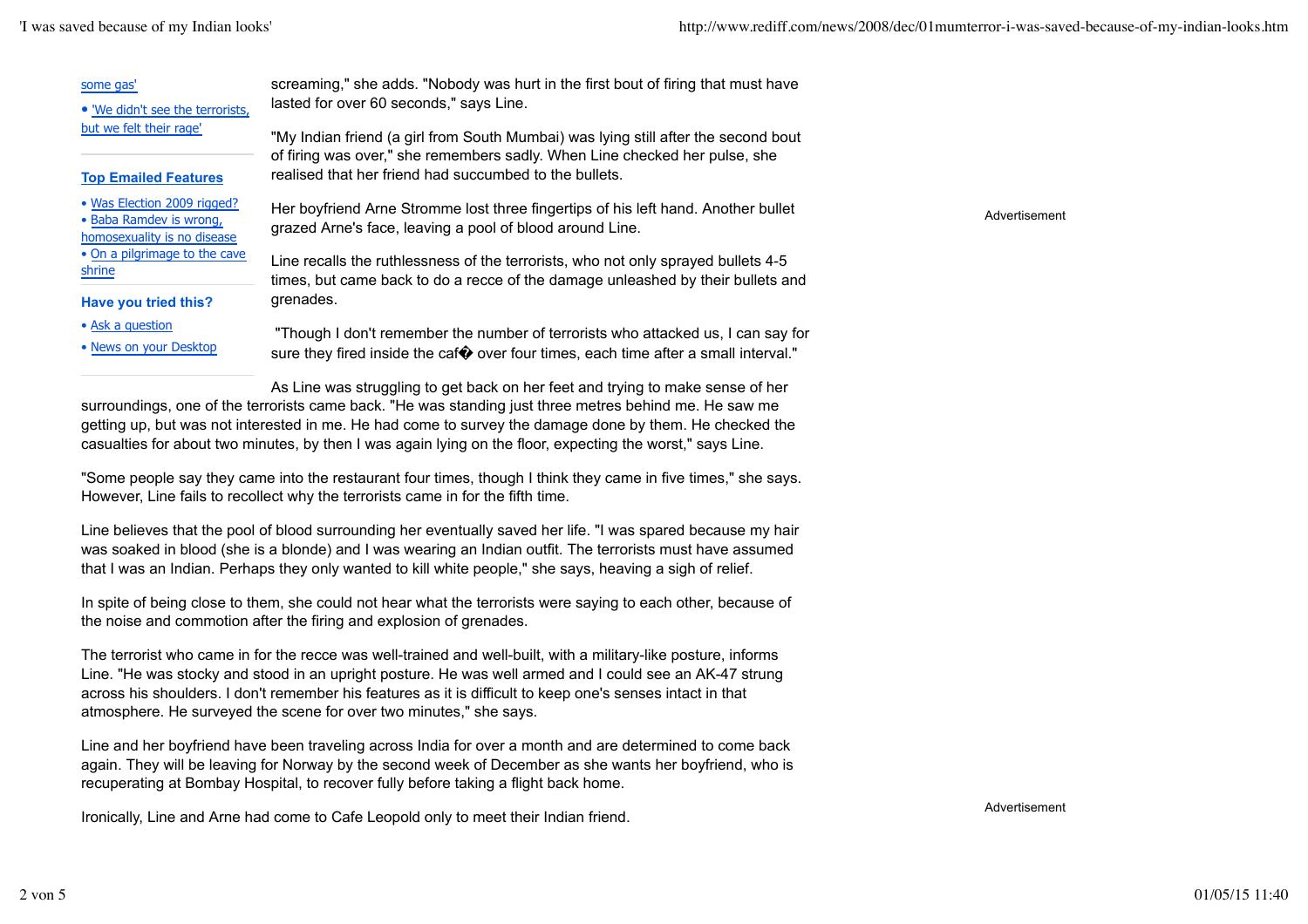"We came back from Diu to Mumbai, barely two hours before the firing began, to meet our friend. We had planned to fly back to Delhi [Images] the next day (November 27) and take a connecting flight to Norway," Line explains.

Line is sure that she and Arne would come back to India. "Such kind of attacks happen all over the world and India is no exception. We will be back soon to enjoy the Indian hospitality," she promises, as she returns to tending to her injured boyfriend.

 $\overline{\bullet}$  Email |  $\Box$  Print | Get latest news on your desktop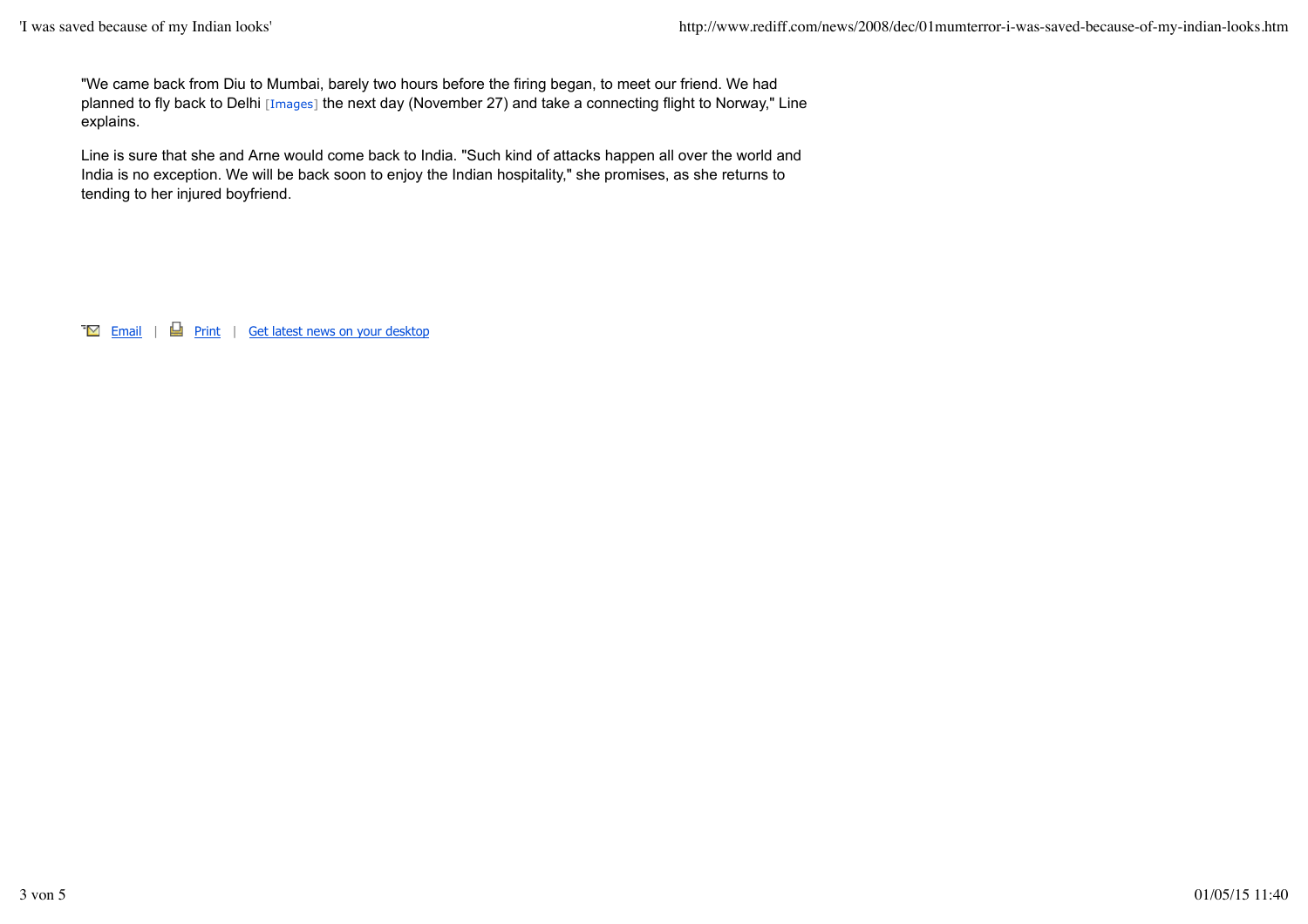## **Discussion Board** Watch this board Watch this board Watch this board

## *<u><b>Write a message</u>*

Total **0** message **Pages | 1 | 2 | 3 | 4 | 5 Older > >>**

## **Additional info/correction to the report,** by Line on Dec 26, 2008 10:59 PM Permalink

No newsreport reveals every detail of what really happened, nor what the subject told the reporter word by word.

The heading are not my words. I made a suggestion, not a statement.

Though, I regret not using the word "appearance" rather than "looks" (English is not my native languidge).

Unbelievable and sad, at some discussionboards my "stupidity" (:"haha, she believes she looks Indian") is major subject, the terrorattacks are hardly mentioned. Hence, I have an urge to say this.

The report doesn't say that my Indian friend who was slaughtered with a bullet in her neck, had western outfit. Neither that my dupatta fell over my face as I dived back under the table, that my skin was quite dark/tanned nor that the room was badly lit.

No, I don't look Indian, - the circumstances made me appear like an Indian.

As I turned around to get back under the table, the terrorist spitted out one single word; "Tourist!" (pronounced "touristsch").

We chose to remain in Mumbai till Dec. 22. It's been important for us to heal together with the city and it's wonderful people.

As my boyfriend stayed in hospital till Dec. 16., I had time to read whatever was written about the attacks incl. statements from other survivors. Not the least, time to talk to people with more backgroundinfo than me.

The more I learn to know, the more sure I am that my Indian appearance helped save my life.

Wishing Mumbai, it's citizens and all affected by the terrorattacks all my best!

Line

Reply **Forward** | **Report abuse**

**How long can we keep donating our people as scape goat to these devils from pak**